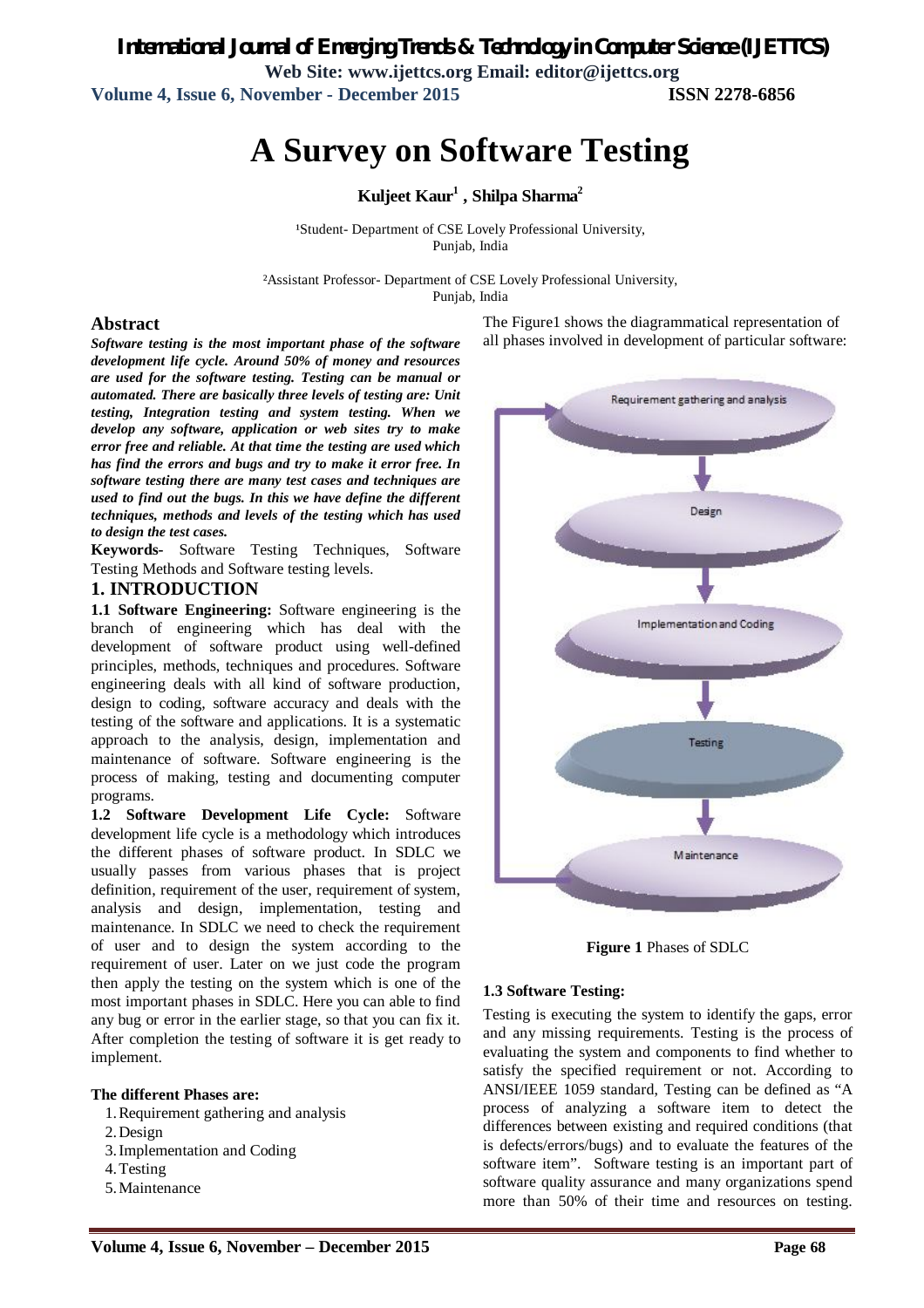## *International Journal of Emerging Trends & Technology in Computer Science (IJETTCS)* **Web Site: www.ijettcs.org Email: editor@ijettcs.org**

## **Volume 4, Issue 6, November - December 2015 ISSN 2278-6856**

Software testing is the process of executing a software system to determine that it matches its specifications and requirements. The testing process can be divided into three steps-test case generation, test case execution and test evaluation.

#### **1.3.1Software Testing Techniques:**

#### **There are two main techniques are used for testing:**

- 1. Manual Testing (Static Testing)
- 2. Automated Testing (Dynamic Testing)

**1. Manual Testing:** This type of testing is done manually. In this type of testing we do not use any type of automated tools or test scripts. In this tester take as the role of end user and test the software to identify the unexpected behavior or bugs. It is done by developer, analyst and testing team. There are different stages for manual testing like unit testing, integration testing, system testing, acceptance testing.

**2. Automated Testing:** In this type of testing the tester writes some scripts and uses some other software to test the software. Automation testing is re-run the test scenarios that were performed manually. From regression testing, Automation testing is also used to test the load, performance and stress point of view [2].

Automated testing is also classified into four types:

(i) Correctness testing

(ii) Performance testing

(iii) Reliability testing

(iv) Security testing [3]

**1.3.2 Software Testing Methods**

#### **There are different methods used for the testing:**

- 1. Black box testing
- 2. White box testing
- 3. Gray box testing

**1. Black box testing:** The testing which does not have any knowledge about the internal working of the applications. In Black box testing the tester aware about what the software supposed to do, not aware about how it does it. In this testing tester make sure that the input is properly accepted and output is correctly produced.

Different types of black box testing techniques are use:

- (i) Equivalent Partitioning
- (ii) Boundary value Analysis
- (iii) Cause-Effect Graphing Techniques
- (iv) Comparison Testing
- (v) Fuzz Testing
- (vi) Model-based testing [4]

**2. White box testing:** White box testing is the detailed investigation of internal logic and structure of the code. White Box testing is the process of giving the input to the system and checking how the system are process the input to generate the desired output. In the White box testing the tester need to have a look inside the source code and find out which unit of the code having given the problem. It is also called clear box testing, open box testing.

Different types of white box testing techniques are:

- (i) Basis Path Testing
- (ii) Loop Testing
- (iii) Control Structure Testing [4]

**3. Gray Box Testing:** Gray box testing combined the methods of White box testing and Black box testing. Gray box testing is the technique to test the application using some knowledge of the internal working of an application. In the black box testing the tester can only tests the application's user interface, but in Gray box testing the tester have access to design documentation and database. Having this knowledge tester is able to prepare good test data and test scenarios to make the test plan and test cases.

#### **1.3.3 Software testing Levels**

Levels of testing include the different testing methodologies that can be use while conducted the software testing. Software testing has two main levels:



#### **Figure 2** Software Testing Levels

**1. Functional Testing:** Functional testing is the type of the Black box testing that is performed to verify the specification of the system that is to be tested. During the functionality testing we check the core application functions, text input, main functions and installation and setup on local machine.

#### **Function testing involves six steps:**

- a)The identification of functions that the software is expected to perform.
- b)The creation of the input data based on the function's specification.
- c)The determination of output based on the function's specification.
- d)The execution of the test case.
- e)The comparison of actual and expected outputs.
- f) To check whether the application work as per the customer's requirements.

**(i) Unit Testing:** Unit testing is done at the lowest level. Unit testing is the smallest module or smallest collection of line of code that can be tested by the developer. It is just a small level of the testing which has made the big picture testing of the system.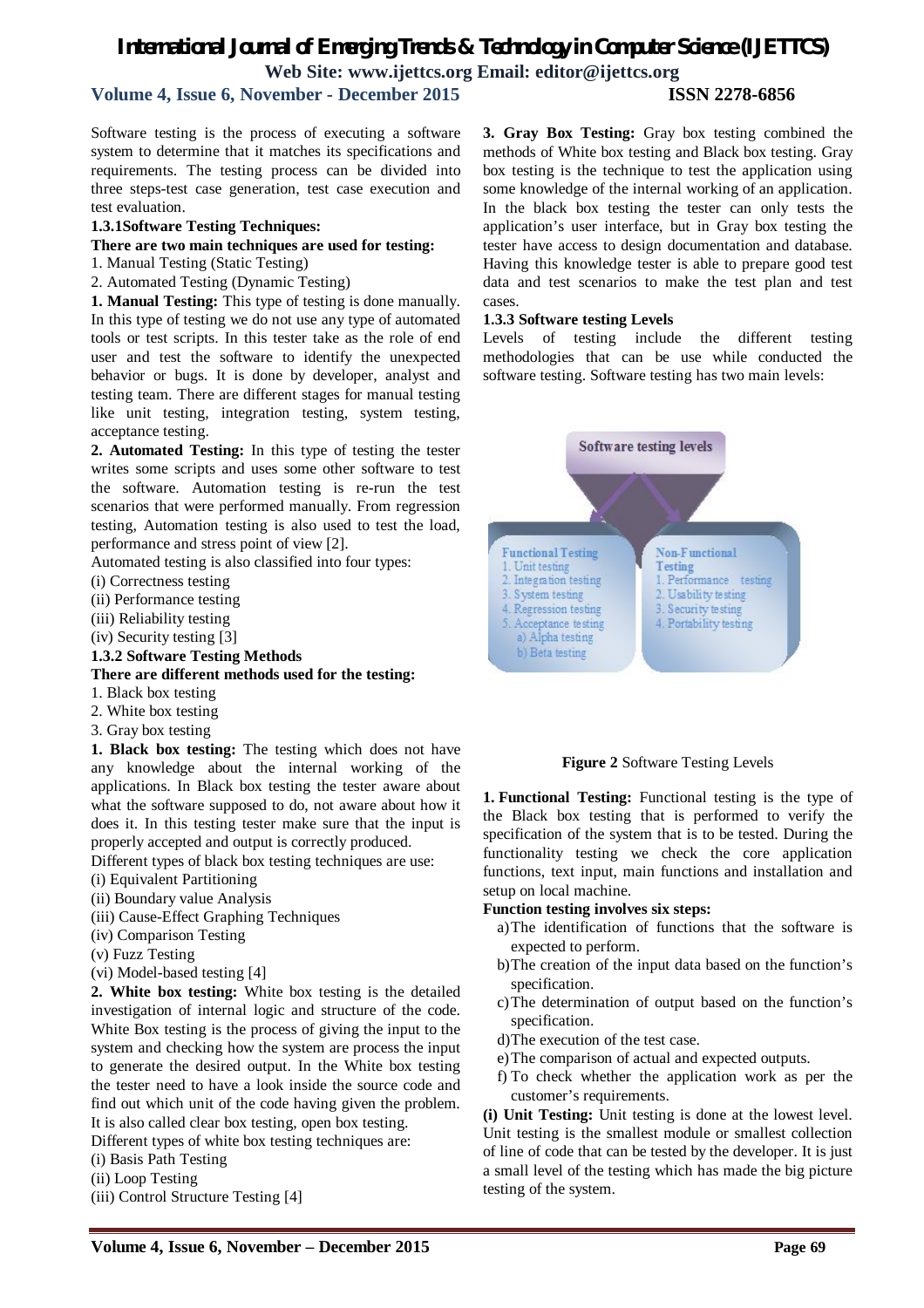## *International Journal of Emerging Trends & Technology in Computer Science (IJETTCS)* **Web Site: www.ijettcs.org Email: editor@ijettcs.org**

## **Volume 4, Issue 6, November - December 2015 ISSN 2278-6856**

**(ii) Integration Testing:** It is done when two or more tested units combined into a large structure. Integration testing occurs after the unit testing and before the validation testing.

Two approaches are used for integration testing:

- a)**Top down Integration**: In this first highest level module are tested and after that lowest level module are tested. Modules are integrated moving downward through the structure.
- b)**Bottom up Integration**: Testing begins with unit testing. In this testing the lowest level component are tested first, then the higher level component are tested.

A bottom-up integration strategy may be implemented with the following steps:

**1.** Low-level components are combined into clusters that perform a specific software sub-function.

**2.** A driver is written to coordinate test case input and output.

**3.** The cluster is tested.

**4.** Drivers are removed and clusters are combined moving upward in the program structure.

**(iii) System Testing:** System testing is that which has tested the whole system. Once the entire components are integrated then the whole system is tested to see that it meets the Quality standards. System testing is basically used the black box testing because in this it should not require the knowledge of inner design of the code. It is needed because it tests the application thoroughly to verify that it meets the functions and technical specification.

Different types of system testing are:

- 1.Recovery Testing
- 2.Security Testing
- 3.Graphical User Interface Testing
- 4.Compatibility Testing [3]

**(iv) Acceptance Testing:** Acceptance testing is conducted by Quality assurance team who will verify the product is meeting the user's requirements. The QA team will have pre written scenarios and test cases that will be used to test the applications. This type of testing is also carried out by user and customer where the product is generally developed by another party. Acceptance testing falls under the black box testing where the user is not interested in internal working or coding of the system but evaluate the overall functionality of the system and compare it with their requirements. Acceptance testing is also known as validation testing, final testing, QA testing etc. Acceptance testing is carried out at two levels: system provider level and end user level.

There are two types of acceptance testing:

a)Alpha Testing b)Beta Testing



**Figure 3** Software system strategies

**(a) Alpha Testing:** This type of testing is performed by the developers and QA team. Unit testing, Integration testing, System testing when these are combined are known as alpha testing. During this phase, the following will be tested in the application:

- $\triangleright$  Spelling Mistakes
- Broken Links
- Cloudy Directions
- The Application will be tested on machines with the lowest specification to test loading times and any latency problems.

**(b) Beta Testing:** This type of testing is performed by the end users. In this the user provides the feedback to the developer for outcome of the testing. Feedback from the user to improve the product or system before it is released to other users and customers.

In this testing the user will be testing the following:

- Users will install, run the application and send their feedback to the project team.
- Typographical errors, confusing application flow, and even crashes.
- $\triangleright$  Getting the feedback, the project team can fix the problems before releasing the software to the actual users.
- Having a higher-quality application when you release to the general public will increase customer satisfaction.

**2. Non-Functional Testing:** Non-functional testing is that which has tested the quality characteristics of the components. It is that in which are not related to any specific function or user action like performance scalability or security of application under certain constraints.

**There are different types of non-functional testing:** 

**(i) Performance Testing:** Performance testing is used to identify the bottleneck or performance issue rather than finding the bugs and error in software. There are different causes which has effect the performance: